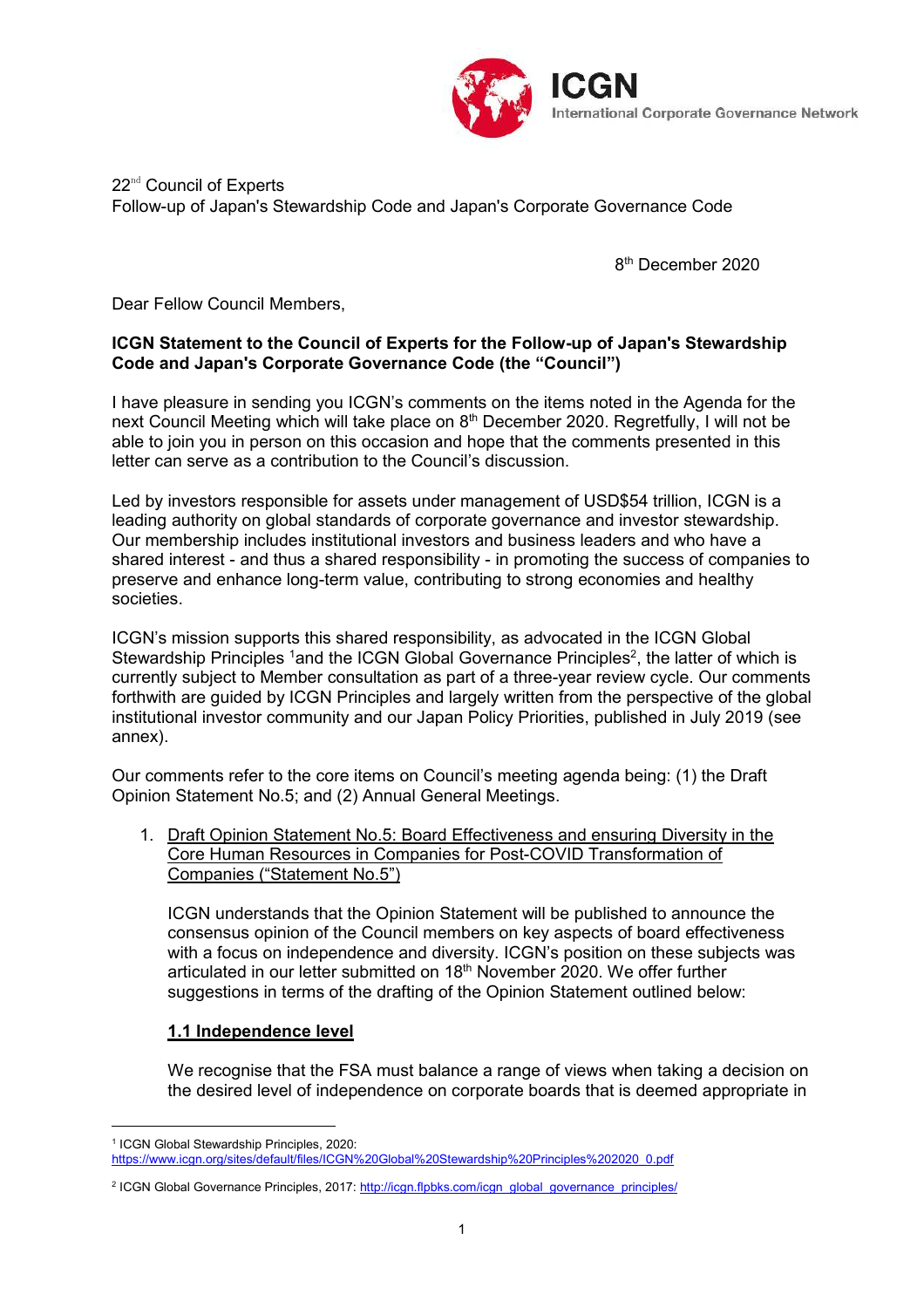the context of Japan. Nevertheless, we encourage companies in Japan to move further towards international best practice and ICGN maintains the position that there should be a majority of independent directors on the boards of listed companies on the JPX prime market and at least one-third independent directors on other segments. For listed subsidiary companies, there should be a majority of independent directors serving on the board to mitigate infringements to minority shareholder interests.

### **1.2 Committee independence**

Page three of the Opinion Statement refers to a series of bullet points which refer to urgent issues, the first two of which state:

- Establishment of the Nomination Committee and improvement of its functions
- Establishment of the Compensation Committee and improvement of its functions

ICGN recommends that the word 'independent' be added before the words 'Nomination' and 'Compensation'. The importance of committees being comprised of independent directors is already clarified in Supplementary Principle 4.10.1 of Japan's Corporate Governance Code "Code". It is also recommended to mention that the chair of the committees should be independent directors in order to ensure the "independent" function of such committees.

# **1.3 Role of Nomination Committee**

Following from the reference to the 'establishment of the Nomination Committee', the Opinion Statement refers to "(strengthening the CEO selection and dismissal function, such as enhancing the candidate pool and improving disclosure of its activities)".

ICGN agrees that this is an important role of the Nomination Committee, but perhaps a more prominent role of the committee is to manage the appointment and evaluation of board members (i.e. Independent Directors) and succession planning among other tasks. The lack of reference to this role in the drafting of the Opinion Statement may infer that the Council think that the primary role of the Committee is purely focused on the CEO whereas international best practice is for the committee to have a more comprehensive role, particularly regarding board appointments.

ICGN recommends that 'board diversity and composition' be added before the reference to 'strengthening CEO selection…'

# **1.4 Role of the Board**

Finally, we refer the Council to the second paragraph under 'board effectiveness' on page one which states that 'the board is required to support management's timely and decisive risk-taking and make important decisions in light of this discontinuity in the business environment.'

The role of the board is to oversee and direct the affairs of the company and, while undoubtedly acting as a support, also serving as a check and balance to managerial decision-making. ICGN therefore recommends that the word 'support' be changed to 'oversee' to avoid any inference that the Council may believe that the role of the board is to 'rubber stamp' management decisions alone.

 $t$ : +44 (0)207 612 7011 f:  $+44(0)2076127085$  e: secretariat@icgn.org w: www.icgn.org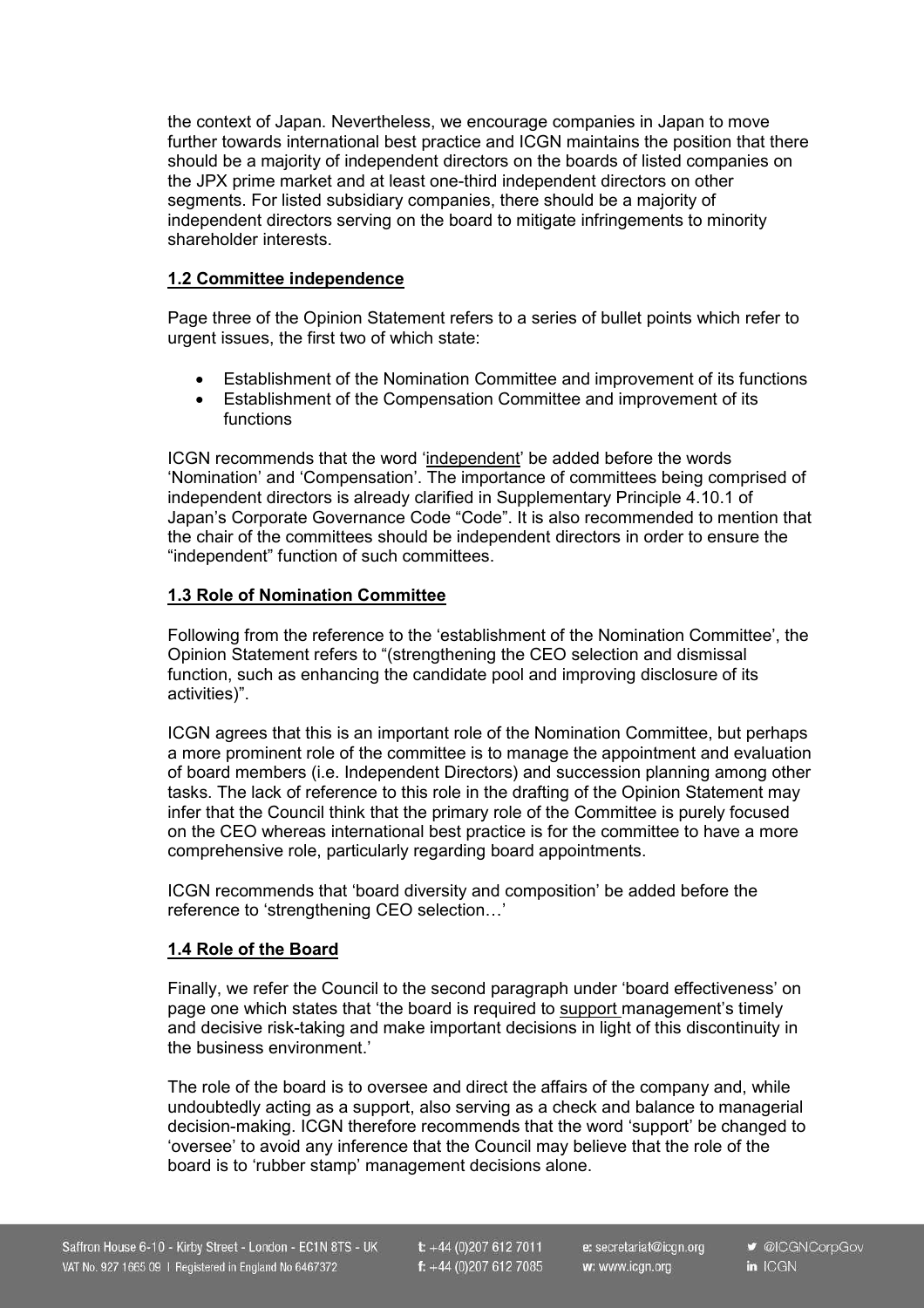# **2. Annual General Meetings**

#### 2.1 AGM Format

The AGM is an important forum for shareholders to hold the board and management accountable for preserving and enhancing long-term corporate value. Ideally AGMs should allow for the physical presence of participants, including provision for voting electronically by proxy, and ensure live interaction is possible between shareholders and the board and management.

During the COVID crisis, virtual-only AGMs have become the 'new normal' and has led to emergency legislation being enacted in multiple markets to allow companies to seek shareholder approval on things like dividend proposals, share issuance authorizations, director elections and auditor appointments. Hybrid AGM's have also been popular which allows for both physical and virtual presence by participants via 'live streaming' of the AGM proceedings accessible via the internet.

While ICGN Members recognize the need for hybrid and virtual-only AGMs in this current environment, we encourage regulators to ensure that shareholder rights are not infringed so as not to restrict their ability to hold companies properly to account. Certain minimum shareholder rights should be guaranteed to allow for robust challenge of boards and management through interactive and unmoderated questioning or statements made by shareholders to have meaningful dialogue on contentious proposals.

When holding a hybrid or virtual-only AGM, we strongly encourage companies to ensure interactivity with shareholders and to replicate as best as possible the inperson AGM experience. In doing so companies might consider the following as an optimal format as described in a Viewpoint from the ICGN Shareholder Rights Committee: 3

- Publish AGM information at least one month ahead of the meeting, including the meeting format and procedures around registration, access, participant identification, shareholding verification and voting options.
- Use video technology as well as audio technology to allow for facial expression to be shown.
- Allow participants to ask questions and make statements in advance and during the AGM – and allow for follow up questions and statements if necessary.
- Record and respond to all questions and made such responses promptly publicly available (avoid legalistic language).
- Enable participants to be able to cast votes live, noting all matters on the ballot should be voted by poll.
- Ensure accuracy of tracking and reconciling any advance votes received pre-AGM with any live votes cast during the AGM itself.

 $\overline{a}$ 

<sup>3</sup> The Future of Annual General Meetings, ICGN Viewpoint, September 2020: [https://www.icgn.org/future-annual-general](https://www.icgn.org/future-annual-general-)meetings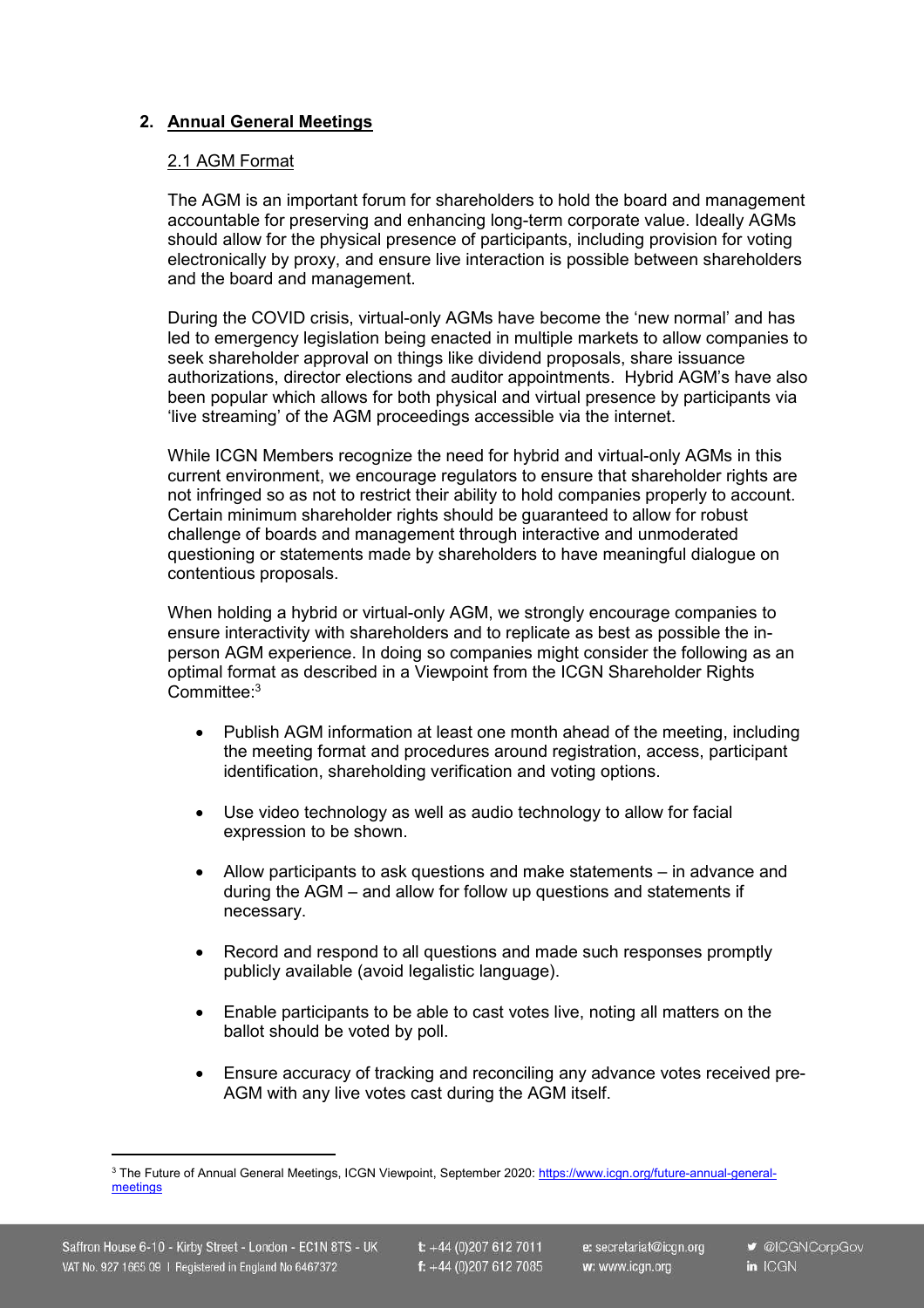Note, we also observe that it may be appropriate for companies to refrain from giving gifts to shareholders at the AGM and instead allocate the cash into the dividend instead.

### 2.2 AGM Timing

This year, the AGM season in Japan has proved that it is possible for companies with March fiscal year-end to hold AGMs outside the month of June – approximately 60 of such companies held AGMs in July and thereafter. The traditional clustering of AGMs in Japan, often within a few days in the last week of June, causes difficulties for investors to allocate appropriate time to read annual reports and make voting decisions.

ICGN encourages companies in Japan to maintain the momentum and to consider moving record dates from March to April to allow AGMs to be held in July. This is possible by setting a record date after the year-end by changing the company's Articles, allowing for AGMs to be held beyond the traditional June period. Not only will this lead to less AGM clustering, but this will also give companies additional time to prepare materials in English before the AGM.

### 2.3 Timing and translation of the Securities Report (Yuho)

The Securities Report and the Notice of AGM should be published pre-AGM, not post and be translated in English.

The Securities Report includes valuable information for investors around the business model, corporate strategy, audited financial results, Key Audit Matters and other corporate governance related information such as cross-shareholdings. It is therefore imperative that overseas investors are able to receive this information in English in a timely manner in order to make considered use of their votes.

# 2.4 AGM questions and proposals

Companies should allow shareholders the opportunity to submit questions in advance of the shareholder meeting date and/ or during the meeting proceedings. Companies should ensure that transparent, unmoderated and interactive questioning by shareholders to the board and management is facilitated to ensure accountability is upheld. Answers to the questions should be recorded and made available to all shareholders of the company.

Companies should ensure that shareholders have the right to place proposals on the agenda of AGMs, subject to reasonable limitations. All shareholder proposals should be voted upon and contingency provisions should be made to ensure that proponents are able to present their proposal should they have difficulties in attending an AGM, particularly a virtual AGM.

If a shareholder has failed to signify a position 'for' or 'against' either a company or a shareholder resolution (blank votes), the vote should be considered invalid. Companies should not use their discretion to execute the vote unless the proxy form explicitly states that any blank votes can be exercised at the company's discretion. Alternatively, companies might consider adding an 'abstain' vote option to allow shareholders to signify a level of discontent but not go as far to vote against.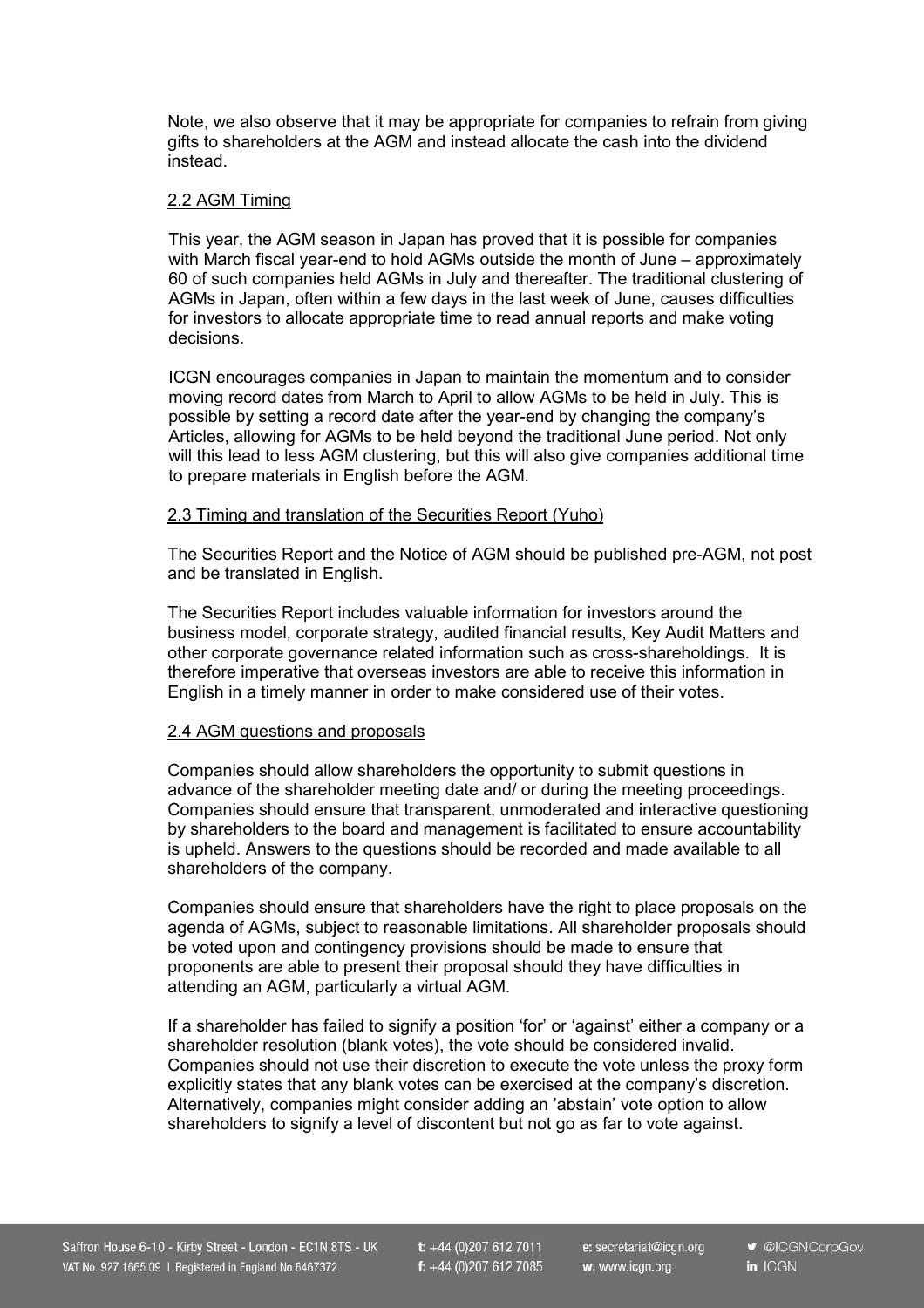### 2.5 Vote disclosure and shareholder accountability

The board should ensure that equal effect is given to votes whether cast in person or in absentia and all votes should be properly counted and recorded via ballot. The outcome of the vote, the vote instruction (reported separately for, against or abstain) and voting levels for each resolution should be published promptly after the meeting on the company website.

There are many occasions where management proposals fail to attract 80% support of the shareholder vote in companies in Japan. In the spirit of entering into constructive dialogue, ICGN encourages companies to demonstrate their accountability to shareholders by providing clarity around how shareholder concerns are addressed, particularly when there is a significant vote against a particular resolution.

ICGN acknowledges that the Japan Code states:

*"When the board recognizes that a considerable number of votes have been cast against a proposal by the company and the proposal was approved, it should analyse the reasons behind opposing votes and why many shareholders opposed and should consider the need for shareholder dialogue and other measures."*

We recommend that this principle be strengthened and emulate the drafting of paragraph 1.4 of the UK Corporate Governance Code (2018) whereby a specific threshold is referred and disclosure around resulting actions with regards to shareholder consultation within six months after the shareholder meeting:

*"When 20 per cent or more of votes have been cast against the board recommendation for a resolution, the company should explain, when announcing voting results, what actions it intends to take to consult shareholders to understand the reasons behind the result. An update on the views received from shareholders and actions taken should be published no later than six months after the shareholder meeting. The board should then provide a final summary in the annual report and, if applicable, in the explanatory notes to resolutions at the next shareholder meeting, on what impact the feedback has had on the decisions the board has taken and any actions or resolutions now proposed."*

Thank you for this opportunity to provide commentary for the Council meeting and we look forward to the continued deliberations.

Yours faithfully,

Kheep

Kerrie Waring **Chief Executive Officer**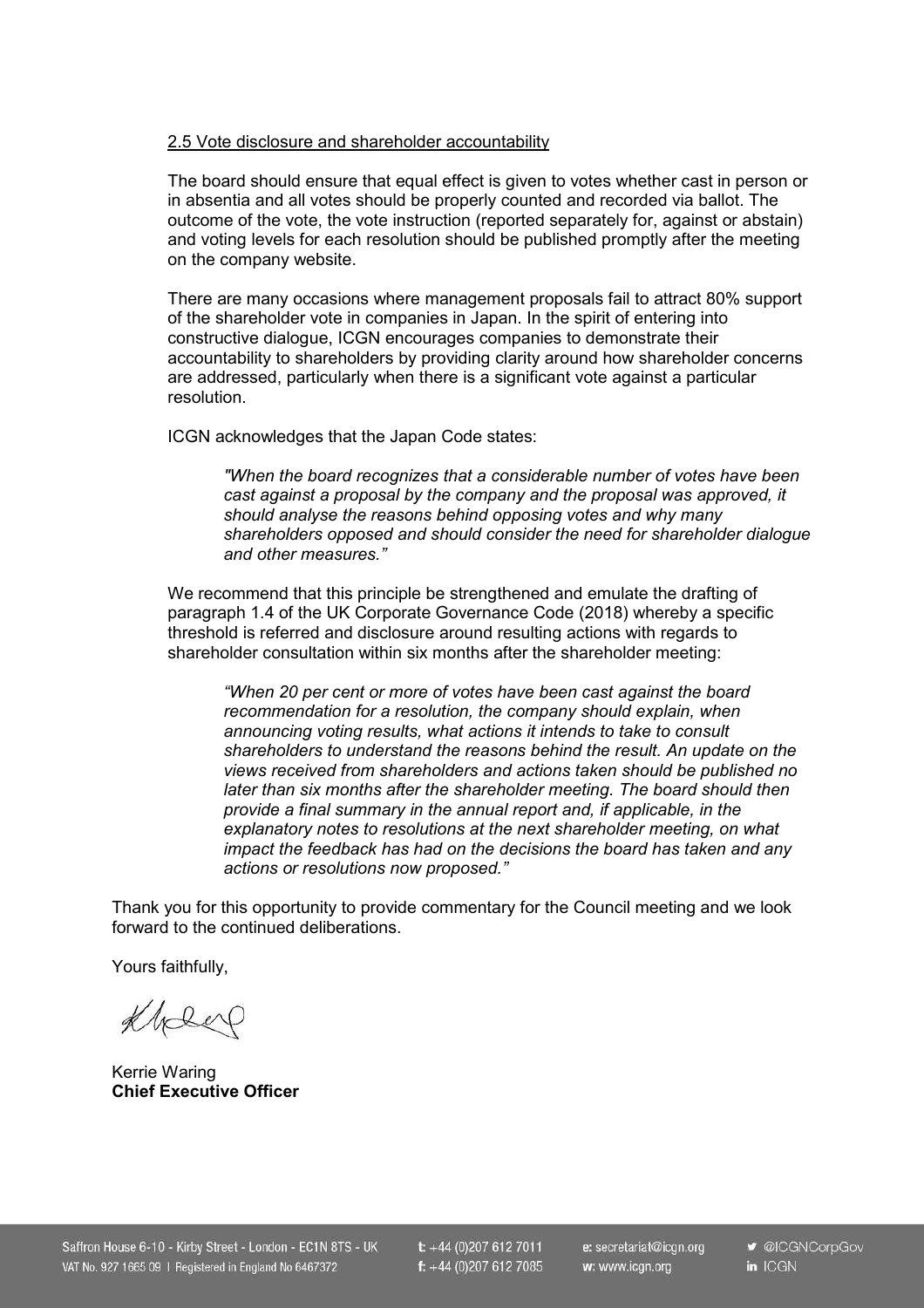### **Annex: ICGN Policy Priorities: Japan** *With Summary Japanese Translation*

*As discussed at the ICGN Annual Conference, hosted by the Tokyo Stock Exchange, taking place between 16-18 July 2019.*

#### **ICGN Policy Priorities: Japan**

### **1. Corporate reporting**

ICGN welcomes the reforms proposed in the Report of the Disclosure Working Group convened by the Financial Services Agency which includes recommendations to enhance financial and narrative information and the reliability and timeliness of corporate reporting. Other matters of concern to ICGN members include:

- **AGM Clustering**: While the issue of AGM concentration in Japan has improved since the 1990s, many companies maintain a March fiscal year end with subsequent meetings in June. This clustering of AGM's, often within a few days in the last week of June, causes difficulties for investors to allocate appropriate time to read annual reports and make voting decisions.
- **AGM notifications:** Notices are issued on average 19 days in advance of the meeting taking place in Japan – compared to international best practice of 30 days.
- **Timing of Securities Report:** The Securities Report (Yuho) is published post AGM despite the fact that it includes valuable information for investors around the business model, corporate strategy, audited financial results, Key Audit Matters and other corporate governance related information such as cross-shareholdings.
- **English language**: As of May 2019, 40% of companies issued English AGM Notices this year and the Securities Report is often not published in English, despite companies wishing to attract overseas capital.

*Recommendation: 1) AGM Notices and the Securities Report should be issued at least 30 days in advance of the AGM; (2) Companies should move their respective record dates from March to April to* the allow AGMs to be held in July; and (3) Companies listed in TSE section 1 should make both English *translated Securities Report and Notice of AGM*

### **2. Board independence**

Independent Directors are relied upon by investors to bring their industry knowledge and experience to the Board to assess the quality of managerial decisions, for example relating to strategic investments in fixed assets, acquisitions, research and development and human resources. ICGN welcomes that over 90% of 1<sup>st</sup> Section JPX listed companies now have two or more independent directors and 33% of companies have one-third. ICGN encourages further progress towards a majority of independent directors on Japanese boards, or at least one-third.

ICGN Members comment that it is difficult to determine the extent to which a director is independent in Japan. Further clarity around the definition of independence in the JPX Listing Rules might be helpful in this regard, for example around issues such as cross-shareholdings, major client and supplier relationships, business relationships, the provision of consultancy services and family ties. There should also be clarity around how long any conflicts should be absent before a candidate can be considered independent.

t:  $+44(0)2076127011$ f:  $+44(0)2076127085$  e: secretariat@icgn.org w: www.icgn.org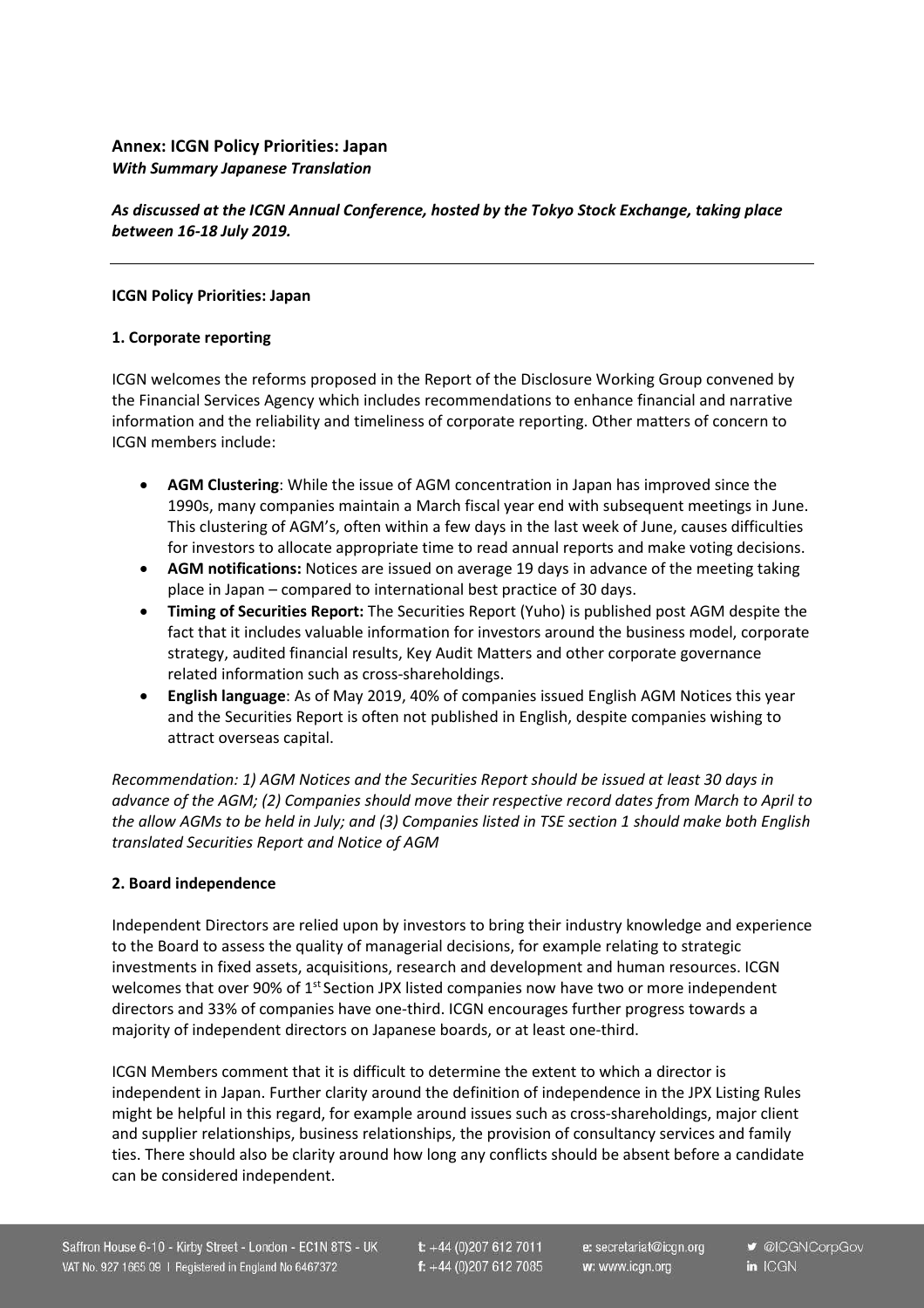Often in Japan board directors are promoted from within the company and this has become a symbol of career progression. Furthermore, is no reference to how independent directors are nominated and appointed in Japan's Corporate Governance Code and the process is therefore often opaque. More disclosure around the process would be helpful along with the rationale for director selection.

*Recommendation: (1) Listed company boards should comprise one-third independent directors, or preferably a majority of independent directors particularly in subsidiary companies. (2) Enhance the definition regarding the factors which impact a directors' independence in the TSE Listing Rules, aligned with international best practice. (3) Companies should disclose clear procedures and disclosure around the rationale for individual director appointments including how their experience aligns with company strategy and any factors affecting their independence.*

### **3. Board evaluation and nomination committees**

ICGN advocates that board evaluation (collectively, individually and for the Chairman) should take place annually by the board itself and periodically (e.g. every three years) by an external evaluator. A 'skills matrix' which maps the experience of the current board with the company's long-term strategic needs can be a helpful tool to aid the board evaluation process.

The board evaluation should be led by a Nomination Committee comprised of independent chair and a majority of independent directors. Outcomes from the board evaluation can help to inform the types of candidates of strategic relevance to the company

*Recommendation: (1) All listed companies (not just those with a three-committee structure) should establish a Nomination Committee comprised of independent chair and a majority of independent directors. (2) Listed company boards should be subject to periodic external board evaluation and director tenure should be contingent on individual performance and annual re-election premised on satisfactory evaluations of his or her contribution to the board. (3) Board evaluation disclosure should include the process for board evaluation and any material issues of relevance arising from the conclusions.*

# **4. Executive pay and remuneration committees**

ICGN welcomes improvement to regulations for corporate disclosure on executive pay in January this year and also welcome reference in Japan's Corporate Governance Code under principle 4.2.1 regarding the board's role to determine executive remuneration through 'objective and transparent procedures.' We understand that 46% of 1<sup>st</sup> section JPX listed companies have a Remuneration Committee – up from 13% in 2015. The Committee should be responsible for establishing clear remuneration policies and reports which are aligned with the company's long-term strategic objectives and executive key performance indicators and progress towards achieving such indicators.

Regarding remuneration related disclosure, the board should disclose who is responsible for setting executive pay, the process for remuneration setting, rationale for individual levels and how it fits within the overall context of the company's human resource strategy. We note that the current rule in Japan only requires disclosure of individual remuneration above YEN 100 million (£700,000) which may create an artificial ceiling on pay levels.

*Recommendation: (1) Listed companies to establish a Remuneration Committee comprised of independent chair and a majority of independent directors. (2) The rule requiring disclosure of individual remuneration in excess of YEN 100 million should be abolished. (3) A new rule to require*

 $t$ : +44 (0)207 612 7011 f:  $+44(0)2076127085$  e: secretariat@icgn.org w: www.icgn.org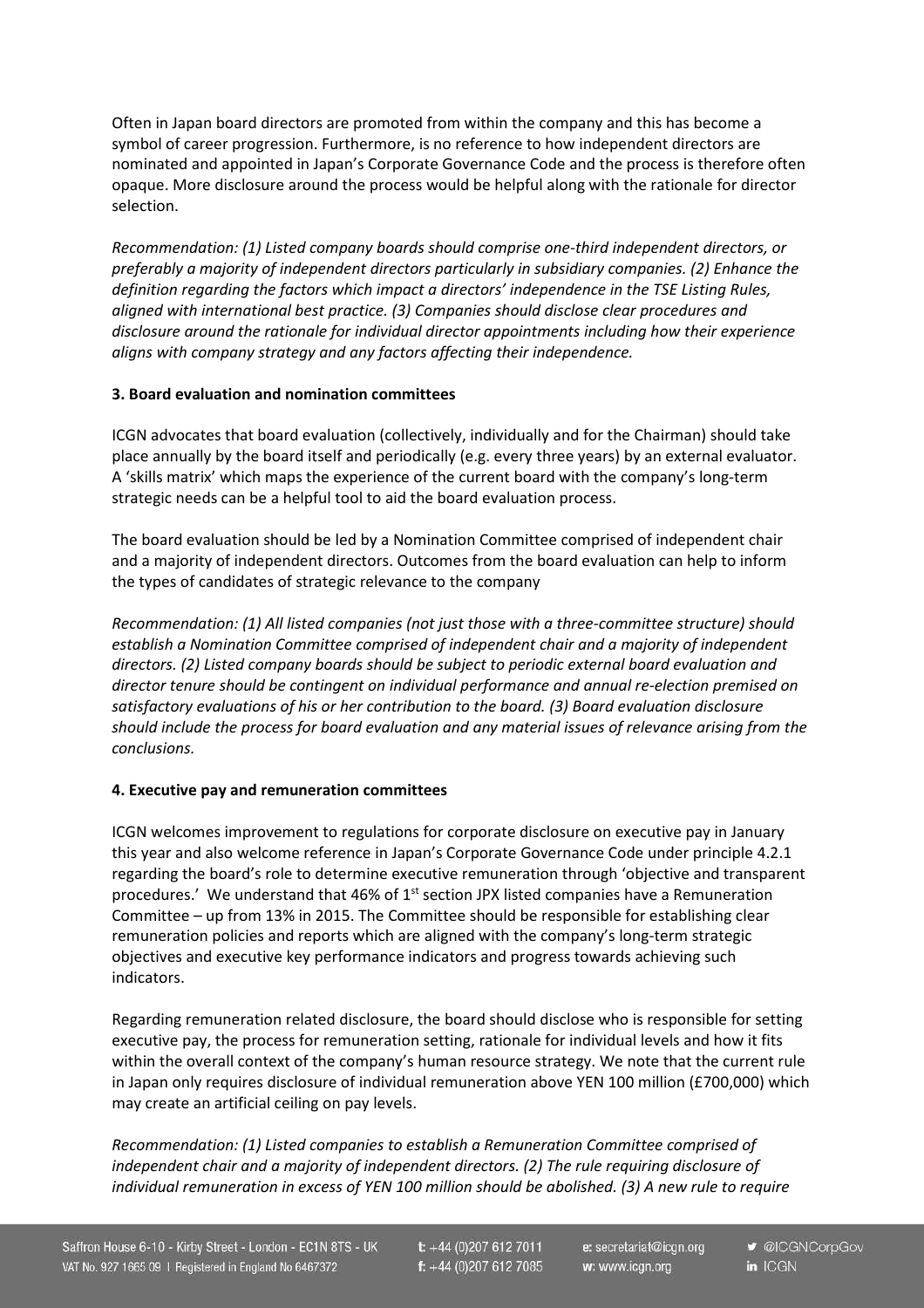*disclosure of CEO and senior executive pay on an individual basis and annually should be introduced. The disclosure should include the proportions of fixed pay, bonus and long-term incentives. This extends to non-cash items such as director and officer insurance, pension provisions, fringe benefits and terms of severance packages if any.*

#### **5. Capital efficiency and cross-shareholdings**

ICGN notes that progress has been made since the minimum target of 8% return on equity (RoE) was introduced in the Ito Review in 2014 to a median of 11.5%. Whilst setting profitability targets are important, the rationale for targets and what progress is being made towards achieving them as part of a longer-term capital allocation strategy is of more interest to investors. For example, this includes information in relation to acquiring new businesses, making large capital investments, discontinuing existing businesses and research and development expenditure. ICGN members are likely to vote against management if RoE is less than expected over a prolonged period and not expected to improve.

Regarding cross-shareholdings, ICGN welcomed the revisions to Japan's Corporate Governance Code last year requiring companies to disclose their policies and rationale for cross-shareholdings as well as an annual assessment of the costs and benefits and how that impacts a company's cost of capital. However, we understand that cross-shareholdings are still high in companies as a proportion of overall shares with voting rights, despite the progress that has been made in Japan's banking sector. It is important that Issuer Companies do not prevent companies in receipt of cross-share-holding to sell through tactics employed to threaten trading relationships. Cross shareholdings impede shareholder rights and business relationships are prioritized over proper corporate governance practices at the expense of asset efficiency.

*Recommendation: (1) Japanese companies should improve disclosure to shareholders on the company's capital policy which would highlight the Board's risk appetite and understanding of the company's cost of capital. (2) Companies should disclose a target to reduce their cross shareholdings over a specified period including their policies; and the nature of the cross-shareholding, for example if they are a parent company, subsidiary, supplier.*

### **ICGN** 重点方針(日本)<要約版>

ICGN (International Corporate Governance Network)はグローバルの機関投資家を 主体とする 組織(事務局:英国ロンドン)であり、効率的な市場と持続的な経済の促進 に向け、実効 的なコーポレートガバナンスの構築と投資家のスチュワードシップの醸成 を目的としてい ます。1995 年に設立され、会員の運用資産合計金額は 34 兆米ドル(国 別では 45 か国以 上)、主要なグローバルの年金基金と大手運用会社が加盟しています。

ICGN では、毎年、グローバルベースの「重点方針」の策定・見直しを行っています が、今 回、東京で開催された ICGN 年次総会(7/16-18)の議論をより実りあるものと するため、 国・地域別の「重点方針(日本)」をはじめて策定しました。今後とも、ICGN 年次総会が 開催される国・地域において(国・地域別の)重点方針を策定する予定です。

なお、本資料は"ICGN Policy Priorities"の日本語訳 (要約版)となります。原文は、以下の リンクをご活用ください。